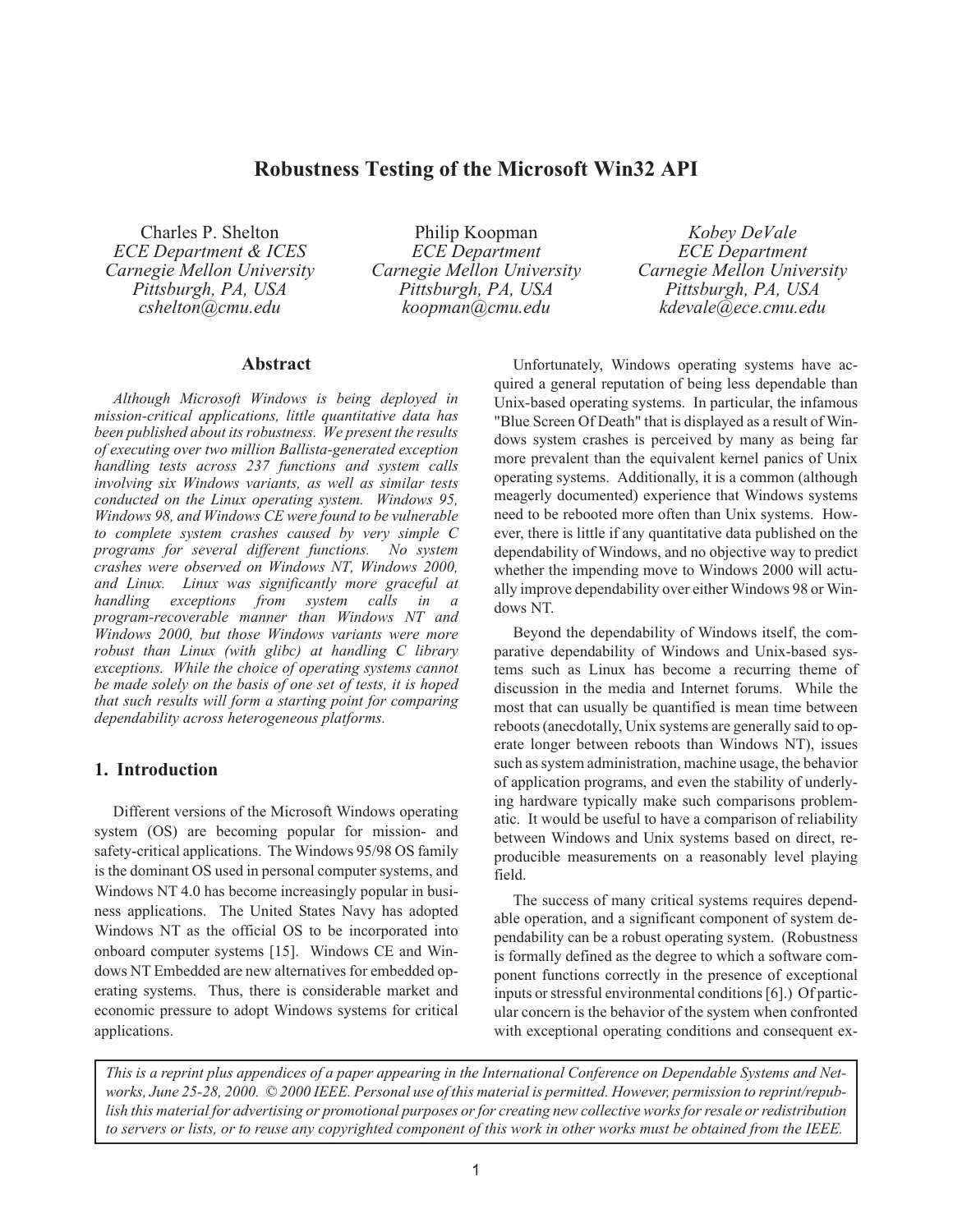ceptional data values. Because these instances are by definition not within the scope of designed operation, it is crucial that the system as a whole, and the OS in particular, react gracefully to prevent compromising critical operating requirements. (Some systems, such as clustered web servers, can be architected to withstand single-node failures; however there are many critical systems in the embedded computing world and mission-critical systems on desktops which cannot afford such redundancy, and which require highly dependable individual nodes.)

This paper presents a quantitative comparison of the vulnerability of six different versions of the Windows Win32 Application Programming Interface (API) to robustness failures caused by exceptional function or system call parameter values. These results are compared to the results of similarly testing Linux for exception handling robustness.

Exception handling tests are performed using the Ballista robustness testing harness [1] for both Windows and Linux. In order to perform a reasonable Windows-to-Linux comparison, 237 calls were selected for testing from the Win32 API, and matched with 183 calls of comparable functionality from the Linux API. Of these calls, 94 were C library functions that were tested with identical test cases in both APIs, with the balance of calls being system calls. Beyond C library functions, the calls selected for testing were common services used by many application programs such as memory management, file and directory system management, input/output (I/O), and process execution/control. The results are reported in groups rather than as individual functions to provide a reasonable basis for comparison in those areas where the APIs differ in the number and type of calls provided.

## **2. Background**

The Ballista software testing methodology has been described in detail elsewhere [3], [9] and is publicly available as an Internet-based testing service [1] involving a central testing server and a portable testing client that was ported to Windows NT and Windows CE for this research. Thus, only a brief summary of Ballista testing operation will be given.

The Ballista testing methodology is a combination of software testing and fault injection approaches. Specifically selected exceptional values (selected via typical software testing strategies) are used to inject faults into a system via an API. For testing an OS, this involves selecting a set of functions and system calls to test, with each such Module under Test (MuT) being exercised in turn until a desired portion of the API is tested. Parameter test values are distinct values for a parameter of a certain data type that are randomly drawn from pools of predefined tests, with a

separate pool defined for each data type being tested. These pools of values contain exceptional as well as non-exceptional cases to avoid successful exception handling on one parameter from masking the potential effects of unsuccessful exception handling on some other parameter value. Each test case (the execution of a single MuT with a single test value selected for each required parameter in the call) is executed as a separate task to minimize the occurrence of cross-test interference. A single Ballista test case involves selecting a set of test values, executing constructors associated with those test values to initialize essential system state, executing a call to the MuT with the selected test values in its parameter list, measuring whether the MuT behaves in a robust manner in that situation, and cleaning up any lingering system state in preparation for the next test (including freeing memory and deleting temporary files).

Ballista testing looks only for non-robust responses from software, and does not test for correct functionality. This, combined with a data type-based testing strategy, rather than a functional testing strategy, results in a highly scalable testing approach in which the effort spent on test development tends to grow sub-linearly with the number of MuTs to be tested. An additional property of Ballista testing results is that in practice they have proven to be highly repeatable. Virtually all test results reproduce the same robustness problems every time a brief single-test program representing a single test case is executed.

Ballista uses the CRASH scale [9] to measure robust or non-robust responses from MuTs. CRASH is an acronym for the different robustness failures that can occur. In **C**atastrophic failures, the most severe robustness failure type, the application causes a complete system crash that requires an OS reboot for recovery. In **R**estart failures, the application enters a state where it "hangs" and will not continue normal operation, requiring an application restart for recovery. **A**bort failures are an abnormal termination of an application task as the result of a signal or thrown exception that is not specific enough to constitute a recoverable error condition unless the task elects (or is forced by default) to terminate and restart. **S**ilent failures occur when a function or call is performed with invalid parameter values, but the system reports that it was completed successfully instead of returning an error indication. Finally, **H**indering failures report an incorrect error indication such as the wrong error reporting code. Ballista can automatically detect Catastrophic, Restart, and Abort failures; Silent failures and Hindering failures currently can be detected in only some situations, and require manual analysis.

Earlier Ballista publications (e.g., [3], [8], [9]) describe the software testing and fault injection heritage of this approach. Ballista can be thought of as using software testing principles to perform fault injection at the API level instead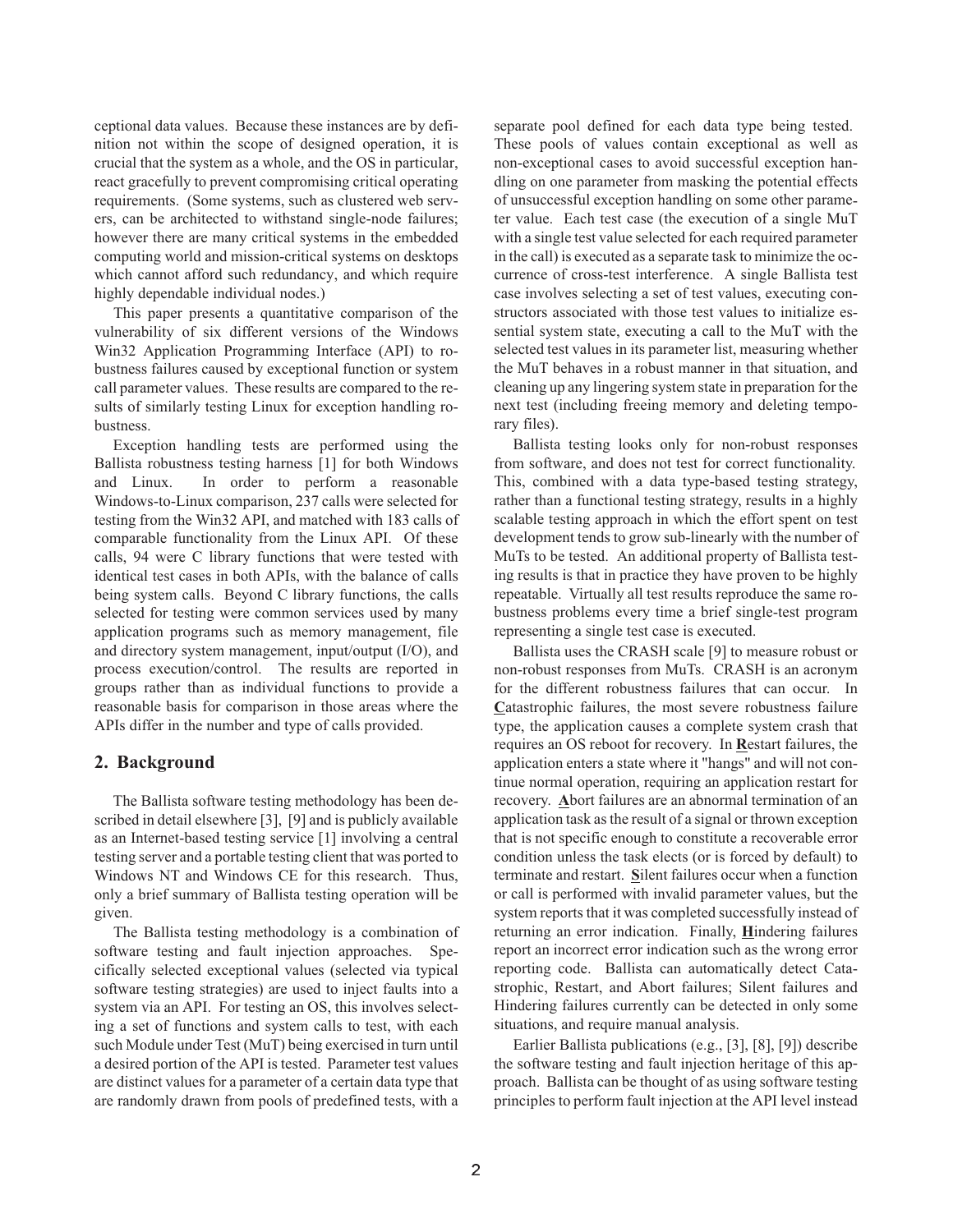of the source code or object code level. The most closely related current research effort is the work done at Reliable Software Technologies on testing Windows NT [4], [5] in light of Ballista results on Unix systems. That work focuses on a broad coverage of functions for a single OS version with relatively simple testing values. Nonetheless, their results found many Abort-type failures in Windows NT, and a few Catastrophic failures that were caused by very complex execution sequences that could not be isolated for bug-reporting purposes. Other recent related work is the Fuzz project at the University of Wisconsin [12], [13], which has concentrated on Unix systems. There does not appear to be any previously published work that performs testing-oriented dependability comparisons of multiple Windows versions, nor comparisons of Windows to Unix robustness.

## **3. Implementation**

The existing Ballista testing system ran only on Unix systems. Thus, testing Windows required porting the client-side testing harness to Windows as well as creating Windows-specific test values and an inter-API comparison methodology.

#### **3. 1. Porting to Windows Desktop Systems**

Porting the Ballista testing client software to the Windows platform faced many difficulties, chief among them the fact that Windows has no simple analog to the fork() system call implemented on POSIX systems (POSIX [7] is the standard for Unix). Thus it is more difficult to spawn a child process for each test case being executed. To overcome this, the Windows version of the Ballista test harness creates a memory-mapped file for each test case, writes data for that particular test case's parameters to this file, and then spawns the testing process. The testing process retrieves the data for the current test case from the memory location created by the calling process, and reports results for the test to that same memory location.

The Win32 API uses a thrown-exception error reporting model in addition to the error return code model (using the POSIX "errno" variable or the Win32 GetLastError() function) used by the POSIX API. While on POSIX systems Abort failures can be detected by simply monitoring the system for the occurrence of signals (most often SIGSEGV or SIGBUS), in Windows systems there are both legitimate and non-robust occurrences of thrown error reporting conditions. The Win32 API documentation [11], [14] does not provide sufficient information to make a per-function list of permissible and non-permissible thrown exceptions. For Windows testing, the Ballista test harness intercepted all integer and string exception values, and to be more than fair

in evaluation, assumed that all such exceptions were valid and recoverable. In normal operation, any unrecoverable exceptions trigger the Windows top-level exception filter and display an "Application Error" message window before terminating the program. We disabled this exception filter and replaced it with code that would record such an unrecoverable exception as an Abort failure. (This technique could in fact be used to improve the robustness of an application program, but only by restarting abnormally terminated tasks. That approach might be sufficiently robust for many users, but is considered to be non-robust at the application level by most of the critical-system designers we have had discussions with.)

There were additional challenges involved in porting the Ballista testing client to a Windows environment, such as obtaining a remote procedure call (RPC) package that was compatible with the Unix-based Ballista testing server's RPC implementation. Most UNIX systems use ONC RPC, but Windows only supports DCE RPC, so a third party ONC RPC Windows client had to be used. Most porting issues were related to differing OS interface architectures, and were not fundamental to the Ballista approach.

Because many Win32 calls have four or more parameters, a very large number of test cases could be generated without exhausting all potential combinations of test values for a single MuT. Therefore, testing was capped at 5000 randomly selected test cases per MuT. 72 Windows MuTs and 34 POSIX MuTs were capped at 5000 tests each (per OS) in this manner. All other MuTs performed exhaustive testing of all combinations with fewer than 5000 tests. In order to fairly compare the desktop Windows variants, the same pseudorandom sampling of test cases was performed in the same order for each system call or C function tested across the different Windows variants. Previous findings have indicated that this random sampling gives accurate results when compared to exhaustive testing of all combinations [9].

The Win32 and POSIX APIs use different data types. However, most of the Windows data types required were minor specializations of fairly generic C data types. In those cases, the same test values used in POSIX were simply used for testing Windows. The only major data type for which new test values had to be created for testing Windows was the HANDLE type. The tests for this type were largely created by inheriting tests from existing types and adding test cases in the same general vein as existing data type tests. Overall, the data values used for testing were selected based on experience with previous Ballista testing and a general background knowledge from the software testing literature [2].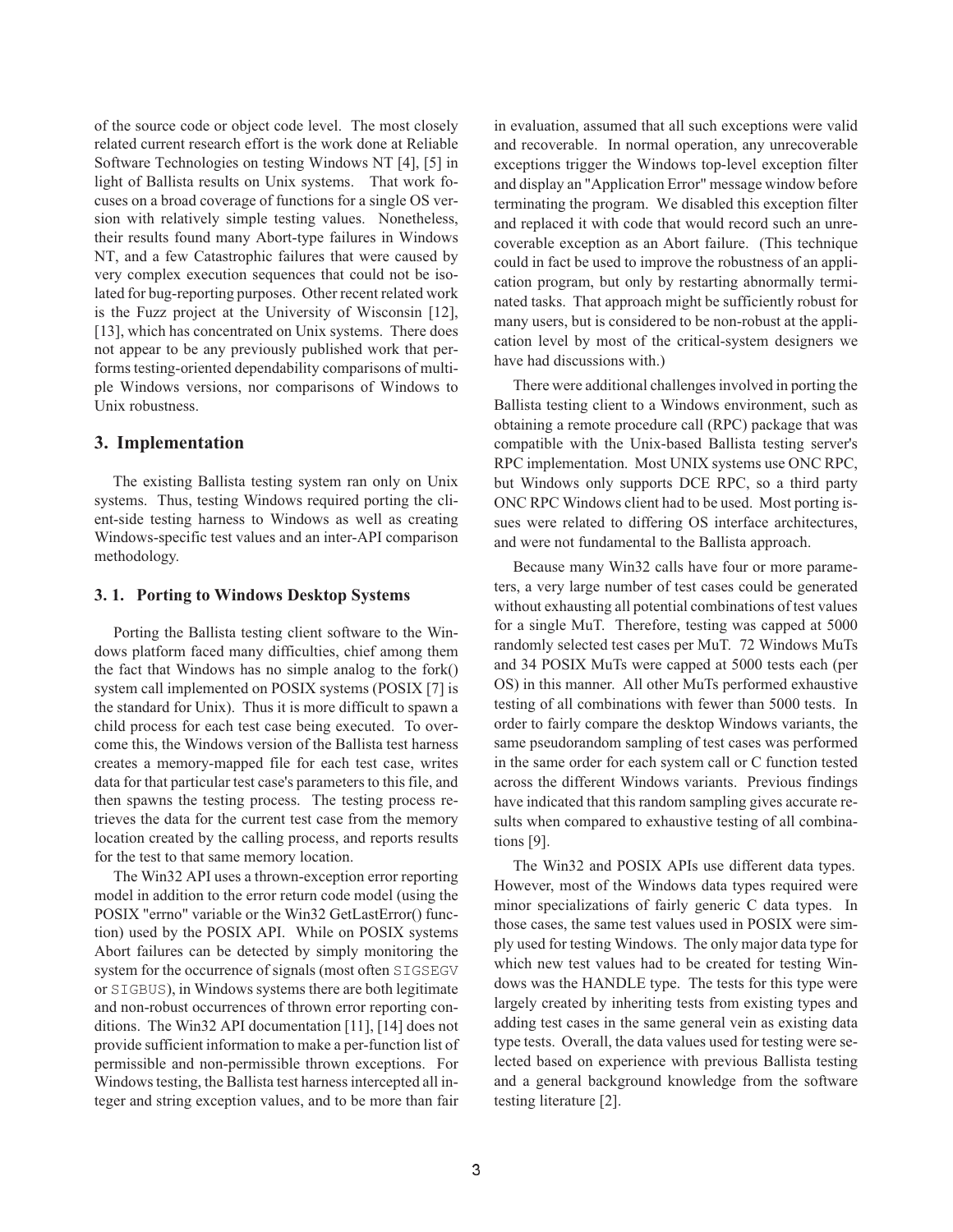#### **3. 2. Porting to Windows CE**

The Ballista client for Windows NT does not work on the Windows CE platform because Windows CE is designed to be an embedded operating system that runs on specialized hardware for consumer electronics and mission-critical systems. These systems have tighter memory constraints than a normal desktop PC. Also, Windows CE programs must be compiled and linked for specific hardware using tools that run on Windows NT, and then downloaded to the Windows CE device.

To overcome this problem, the Ballista client was split into two components: the test generation and reporting functions that run on a Windows NT PC, and the test execution and control functions that run on the target Windows CE platform. For each system call or function tested, the test execution and control portion is compiled on the PC and downloaded to the Windows CE machine via a serial port connection. The test generation component running on the PC initiates each test case by starting the test execution process on the target and passing the parameter list via the command line arguments.

Windows CE provides a remote API that allows Windows NT applications to communicate with the Windows CE target using file I/O and process creation, but does not provide mechanisms for process synchronization or control. Therefore, the test execution component running on the target must create another process that actually runs the test and records the result in the target's file system. The NT process must remain idle and wait for this file to appear on the target to get the results of the current test case and report them. Unfortunately this means tests are several orders of magnitude slower than tests run on the other Windows OS versions, taking five to ten seconds per test case.

Error classification was also a problem on Windows CE. Windows CE does not support the normal C++ try/catch exception handling scheme, so we had to use the Win32 structured exception handling constructs, try/ except and try/ finally. We did not use these on the other Windows platforms because the Microsoft documentation [11] recommends using C<sup>++</sup> try/catch whenever possible, and states that the two exception handling methods are mutually exclusive.

The exceptions that we observed on Windows CE appeared to be analogous to the signals thrown in POSIX systems. For example, the exception EXCEPTION\_ACCESS\_VIOLATION thrown in Windows CE is comparable to a SIGSEGV signal thrown in UNIX. Therefore, we classified these exceptions as abort failures. The only exceptions observed were EXCEPTION\_ACCESS\_VIOLATION,

EXCEPTION DATATYPE MISALIGNMENT, and EXCEPTION\_STACK\_OVERFLOW.

#### **3. 3. Comparison methodology**

Perhaps the greatest challenge in testing Windows systems and then comparing results to Linux was creating a reasonable comparison methodology. While C library functions are identical on both systems, the system calls have different functionality, different numbers of parameters, and somewhat different data types. However, the Ballista techniques of basing tests on data types and of normalized failure rate reporting were used to create an arguably fair comparison of exception handling test results.

Basing tests on data types rather than MuT functionality permits comparing APIs with similar functionality but different interfaces. Because the data type test definitions are nearly identical for both Windows and Linux, the same general tests in the same general proportions are being run regardless of functionality. Of course there is always the possibility of accidental bias. But, because the tests were originally developed specifically to find problems with POSIX systems by students who had no Windows programming experience, if anything the tests would be biased toward finding problems on the previous testing target of POSIX rather than specifically stressing Windows features.

Normalized failure rate data was used to permit comparison among different interfaces to similar functionality between Windows and Linux. Normalization is performed by computing the robustness failure rate on a per-MuT basis (number of test cases failed divided by number of test cases executed for each individual MuT). Then, the MuTs are grouped into comparable classes by functionality, such as all MuTs that perform memory management. The individual failure rates within each such group are averaged with uniform weights to provide a group failure rate, permitting relative comparisons among groups for all OS implementations. As an example, the I/O Primitives group consists of {close dup dup2 fcntl fdatasync fsync lseek pipe read write} for POSIX and {AttachThreadInput CloseHandle DuplicateHandle FlushFileBuffers GetStd-Handle LockFile LockFileEx ReadFile ReadFileEx SetFilePointer SetStdHandle UnlockFile UnlockFileEx WriteFile WriteFileEx} for Win32. Robustness failure rates for the I/O Primitives group are computed by averaging the 10 individual failure rates for the POSIX calls, and comparing against the averaged result for the 15 individual Win32 call failure rates for some particular Windows implementation. While even this level of comparison obviously is not perfect, it has the virtue of encompassing the same set of higher-level functionality across two different APIs. For the purposes of achieving generic-level functionality comparisons, calls that did not have an obvious grouping counterpart for both POSIX and Windows were discarded.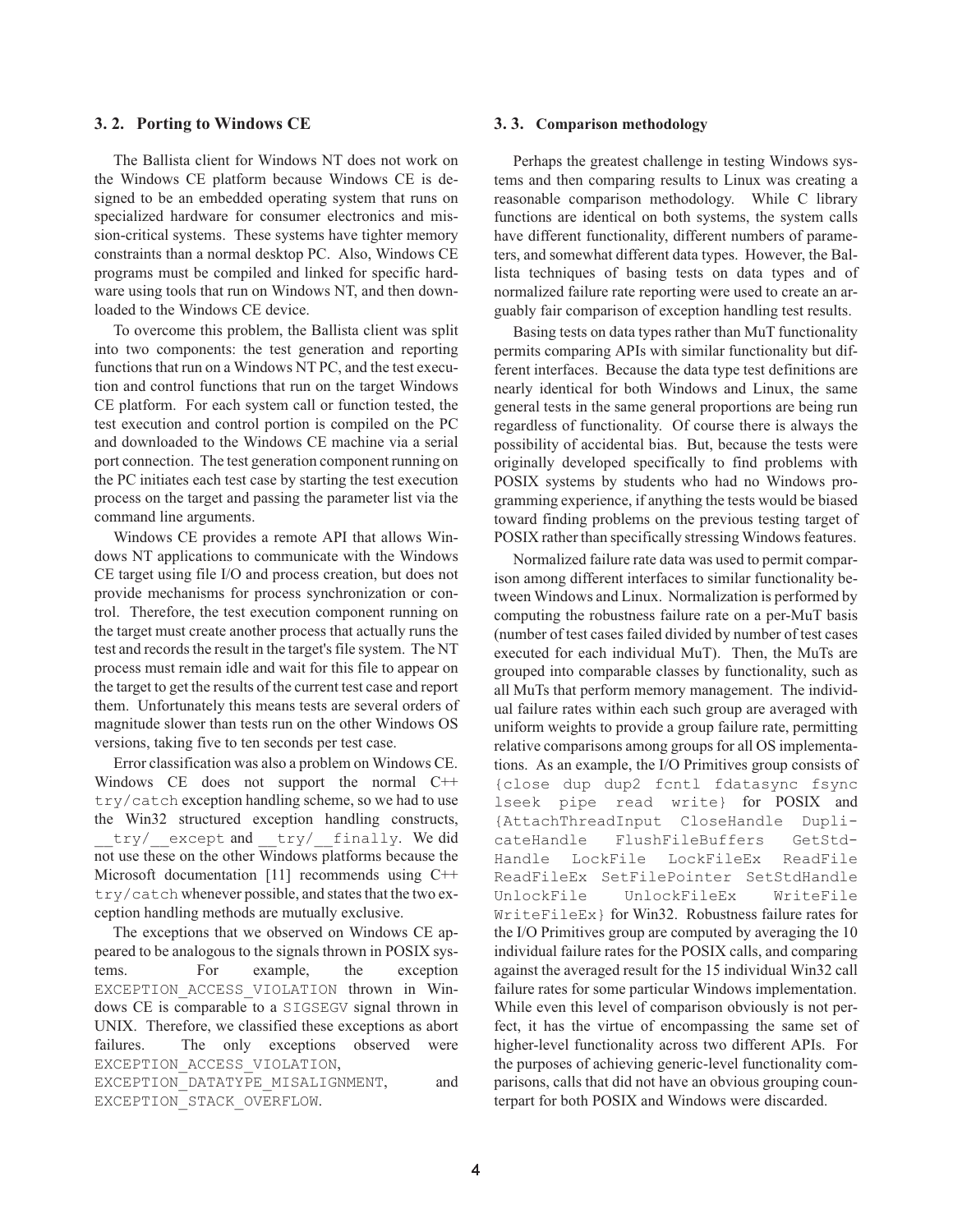|                   | Tested<br>Calls<br>System | Failures<br>with<br>Calls<br>Catastrophic<br>System | <b>Rates</b><br>Calculated Failure<br>Calls with<br>System | Restart<br>Percent<br>$\overline{3}$<br>$\gtrapprox$<br><b>Failures</b><br>System | <b>Abort</b><br>Percent<br>$\overline{c}$<br>Failures by<br>System | Tested<br>Library Functions<br>$\circ$ | C Library Functions with<br>Catastrophic Failures | <b>Rates</b><br>Library Functions with<br>Calculated Failure<br>$\circ$ | Library Percent Restart<br>Failures by Function<br>$\circ$ | Abort<br>Failures by Function<br>Library Percent<br>$\circ$ |
|-------------------|---------------------------|-----------------------------------------------------|------------------------------------------------------------|-----------------------------------------------------------------------------------|--------------------------------------------------------------------|----------------------------------------|---------------------------------------------------|-------------------------------------------------------------------------|------------------------------------------------------------|-------------------------------------------------------------|
| Linux             | 91                        | 0                                                   | 91                                                         | 0.2%                                                                              | 7.1%                                                               | 94                                     | 0                                                 | 94                                                                      | 0.8%                                                       | 34.9%                                                       |
| Windows 95        | 133                       | 7                                                   | 126                                                        | 0.1%                                                                              | 11.6%                                                              | 94                                     | 1                                                 | 93                                                                      | 0.02%                                                      | 24.7%                                                       |
| Windows 98        | 143                       | 5                                                   | 138                                                        | 0.1%                                                                              | 13.3%                                                              | 94                                     | $\overline{c}$                                    | 92                                                                      | 0.0%                                                       | 24.6%                                                       |
| Windows 98 SE     | 143                       | 6                                                   | 137                                                        | 0.1%                                                                              | 12.9%                                                              | 94                                     | 1                                                 | 93                                                                      | $0.0\%$                                                    | 25.0%                                                       |
| <b>Windows NT</b> | 143                       | 0                                                   | 143                                                        | 0.3%                                                                              | 23.5%                                                              | 94                                     | 0                                                 | 94                                                                      | 0.01%                                                      | 24.6%                                                       |
| Windows 2000      | 143                       | 0                                                   | 143                                                        | 0.4%                                                                              | 22.7%                                                              | 94                                     | 0                                                 | 94                                                                      | 0.05%                                                      | 24.1%                                                       |
| <b>Windows CE</b> | 71                        | 10 <sup>1</sup>                                     | 61                                                         | 0.1%                                                                              | 13.3%                                                              | 82<br>(108)                            | 18<br>(27)                                        | 64                                                                      | $0.0\%$                                                    | 14.0%                                                       |

**Table 1. Robustness Failure rates by Module under Test (MuT) for Windows versions and Linux.**

|                   | $\,{}^+$<br>Total MuTs (Functions<br>Calls) Tested | Catastrophic Failures<br>Overall MuTs with | Calculated Failure Rates<br>Overall Mu <sub>Ts</sub> with | <b>Overall Percent Restart</b><br>TnM Ng<br>Failures | Overall Percent Abort<br>Failures by MuT |
|-------------------|----------------------------------------------------|--------------------------------------------|-----------------------------------------------------------|------------------------------------------------------|------------------------------------------|
| Linux             | 183                                                | 0                                          | 183                                                       | 0.5%                                                 | 21.9%                                    |
| Windows 95        | 227                                                | 8                                          | 219                                                       | 0.08%                                                | 17.2%                                    |
| Windows 98        | 237                                                | 7                                          | 230                                                       | 0.06%                                                | 17.8%                                    |
| Windows 98 SE     | 237                                                | 7                                          | 230                                                       | 0.06%                                                | 17.8%                                    |
| <b>Windows NT</b> | 237                                                | 0                                          | 237                                                       | 0.20%                                                | 23.9%                                    |
| Windows 2000      | 237                                                | 0                                          | 237                                                       | 0.23%                                                | 23.3%                                    |
| <b>Windows CE</b> | 153<br>(179)                                       | 28<br>(37)                                 | 125                                                       | 0.04%                                                | 137%                                     |

In all, 3,430 distinct test values incorporated into 37 data types were available for testing POSIX, and 1,073 distinct test values incorporated into 43 data types were available for testing Windows. Given the cap of 5000 tests per MuT, a total of over 148,000 tests were run on each implementation of the C library, plus an additional 380,000 tests on each implementation of the Win32 API compared to 210,000 tests on the Linux system calls.

We did not test any functions in the Graphical Device Interface (GDI) or any Windows device driver specific code. Similarly, although we did not detect any obvious resource "leakage" during testing, we did not specifically target that type of failure mode for testing, nor did we test the systems under heavy loading conditions. While these are clearly potential sources of robustness

problems, we elected to limit testing to comparable situations between Windows and Linux, and to restrict results to include only highly repeatable situations to lend confidence to the accuracy of the conclusions.

# **4. Experimental Results**

Ballista robustness testing was performed on the following operating systems on comparable Pentium-class computers with at least 64 megabytes of RAM:

- Windows 95 revision B
- Windows 98 with Service Pack 1 installed
- Windows 98 Second Edition (SE)/Service Pack 1
- Windows NT 4.0 Workstation/Service Pack 5
- Windows 2000 Professional Beta 3 (Build 2031)
- Windows CE 2.11 running on a Hewlett Packard Jornada 820 Handheld PC
- RedHat Linux 6.0 (Kernel version 2.2.5)

The Microsoft Visual  $C++$  compiler (version 6.0) was used for all Windows systems, and the GNU C compiler (version 2.91.66) was used for the Linux system. (Technically the results for C library testing are the result of the GNU development team and not Linux developers, but they are so prevalently used as a pair to implement POSIX functionality with the C binding that this seems a reasonable approach.)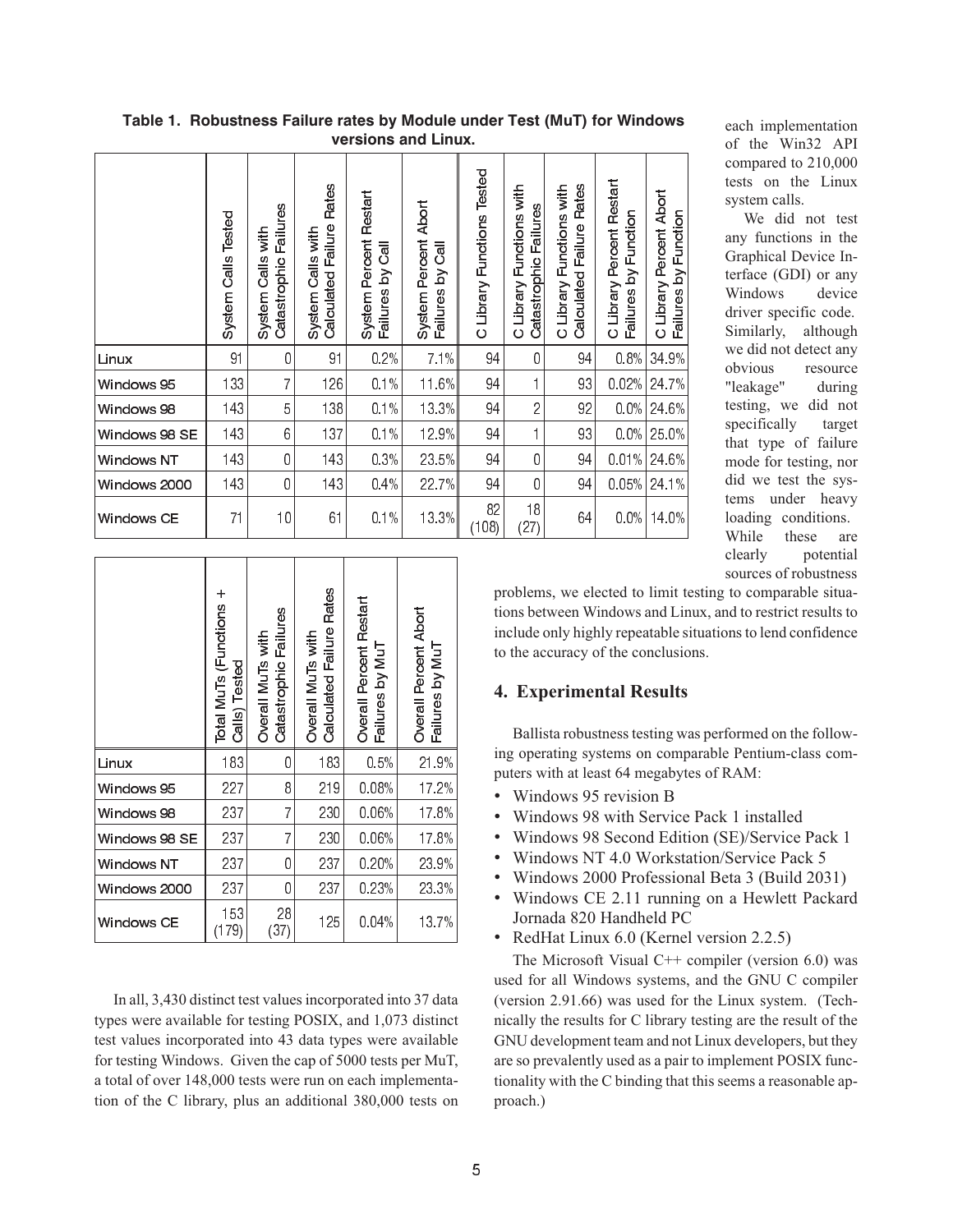

**Figure 1. Comparative Windows and Linux robustness failure rates by functional category.**

| Table 2. Overall robustness failure rates by functional category. Catastrophic failure rates are excluded |
|-----------------------------------------------------------------------------------------------------------|
| from numbers, but their presence is indicated by a "*".                                                   |

|                   |                      |                          | <b>System Calls</b>                   |                       |                        | C Library       |                                                          |                   |                                              |                   |                 |                 |  |
|-------------------|----------------------|--------------------------|---------------------------------------|-----------------------|------------------------|-----------------|----------------------------------------------------------|-------------------|----------------------------------------------|-------------------|-----------------|-----------------|--|
|                   | Management<br>Memory | Access<br>File/Directory | Primitives<br>$\overline{\mathsf{C}}$ | Primitives<br>Process | Environment<br>Process | char<br>$\circ$ | management<br>$\overline{a}$<br>$\frac{1}{2}$<br>$\circ$ | memory<br>$\circ$ | stream<br>$\overline{\mathsf{Q}}$<br>$\circ$ | string<br>$\circ$ | time<br>$\circ$ | math<br>$\circ$ |  |
| Linux             | 0.08%                | 8.8%                     | 0.4%                                  | 6.6%                  | 91%                    | 30.4%           | 73.5%                                                    | 27.8%             | 80.4%                                        | 28.0%             | 13.2%           | 2.6%            |  |
| Windows 95        | $*3.0\%$             | $*17.3%$                 | $*11.6%$                              | $*10.2%$              | $*196\%$               | $0.0\%$         | 33.9%                                                    | 2.7%              | $*33.2%$                                     | 54.4%             | 53.2%           | 71%             |  |
| Windows 98        | 3.1%                 | $*17.3%$                 | $*12.5\%$                             | $*12.4%$              | $*23.1\%$              | $0.0\%$         | 33.3%                                                    | 2.7%              | *38.6%                                       | $*52.1%$          | 52.0%           | 71%             |  |
| Windows 98 SE     | 3.1%                 | $*17.3%$                 | $*11.9%$                              | $*11.9%$              | $*22.0\%$              | $0.0\%$         | 33.3%                                                    | 2.7%              | *39.9%                                       | $*52.2\%$         | 52.0%           | 14.8%           |  |
| <b>Windows NT</b> | 13.9%                | 36.1%                    | 23.0%                                 | 24.8%                 | 17.4%                  | $0.0\%$         | 32 9%                                                    | 13.5%             | 38 7%                                        | 51.3%             | 43.8%           | 6.2%            |  |
| Windows 2000      | 13.9%                | 34 7%                    | 22.4%                                 | 25.3%                 | 13.8%                  | $0.0\%$         | 34.0%                                                    | 7.4%              | 39.0%                                        | 48.9%             | 40.3%           | 9.0%            |  |
| <b>Windows CE</b> | $*6.7\%$             | 22.0%                    | 17.5%                                 | *5.0%                 | $*16.1\%$              | $0.0\%$         | $^\star$                                                 | 8.2%              | $\star$                                      | *33.4%            | N/A             | 6.9%            |  |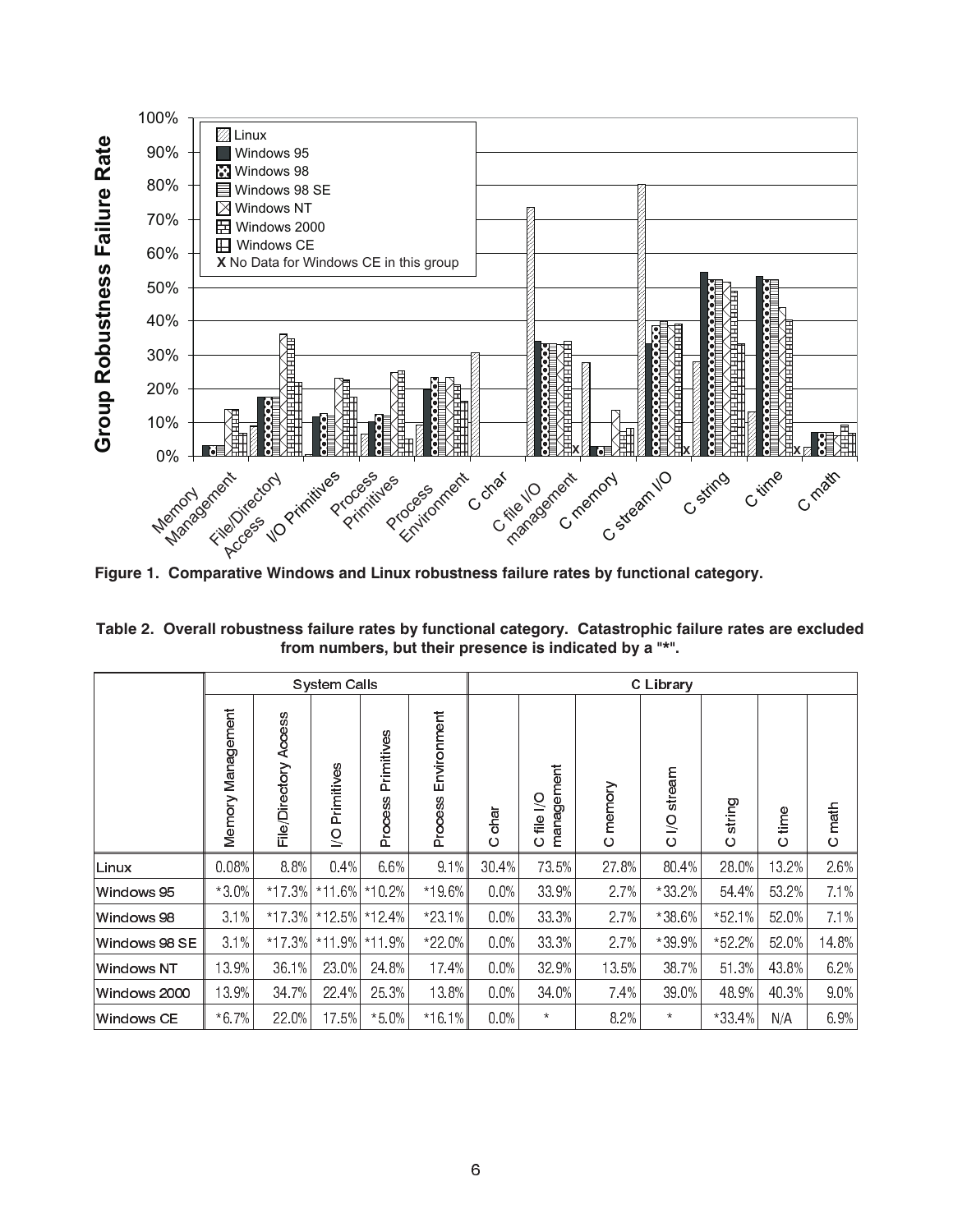In all, 91 POSIX system calls, 143 Win32 system calls, and 94 C library functions were tested on all desktop operating systems. (10 Win32 system calls were not supported by Windows 95, but were tested on the other desktop Windows platforms.) Because it implements a subset of the Win32 API, only 71 Win32 system calls and 82 C library functions were tested on Windows CE. Table 1 shows the results of robustness testing. The percentages of failures are uniformly weighted averages across all functions tested for that OS. Functions with Catastrophic failures are excluded because the system crash interrupts the testing process, and the set of test cases run for that function is incomplete.

Windows CE gives preferred support to the UNICODE 16-bit character set as opposed to the ASCII 8-bit character set that is used on both UNIX and other Windows platforms. There were 26 C functions that had both an ASCII and a UNICODE implementation. The failure rates for both versions were comparable with the exception of strncpy, which had a Catastrophic failure in the UNICODE version but not in the ASCII version. Since Windows CE uses the UNICODE character set as a default, we only report the failure rates for the UNICODE versions of these C functions. The numbers in parentheses in the Windows CE rows in Table 1 represent the number of functions tested when counting both ASCII and UNICODE functions separately.

In order to compare Windows results to Linux results, the different calls and functions were divided into twelve groupings as shown in Table 2 and Figure 1. These groupings not only serve to permit comparing failure rates across different APIs, but also give a summary of failures for different types of functions. Each failure rate is a uniformly weighted average across all functions tested for that particular OS; the total failure rates give each group's failure rate an even weighting to compensate for the effects caused by different APIs having different numbers of functions to implement each function category. Again, functions with Catastrophic failures are excluded from this calculation. Functions tested on Windows CE in the C file I/O management and the C stream I/O groups had too many functions with Catastrophic failures to report accurate group failure rates; 6 out of 10 in the former and 11 out of 14 in the latter. Windows CE does not support functions in the C time group, so no results for that group are reported.

Table 2 and Figure 1 show that there are significant differences in the robustness failure rates of Linux and Windows, as well as between the Windows 95/98 family and the Windows NT/2000 family of operating systems. Windows CE was unlike either family of desktop Windows variants. (It should be noted that the dominant source of robustness failures is Abort failures, so these results should be

Listing 1. A line of code that produces Catastrophic failures on Windows 95, Windows 98 and Windows CE

| GetThreadContext(GetCurrentThread(), |
|--------------------------------------|
| NULL);                               |

interpreted in light of the degree to which those failures affect any particular application.)

Windows 95, Windows 98, and Windows 98 SE exhibited similar failure rates, including a number of functions that caused repeatable Catastrophic system crash failures. Five of the Win32 API system calls: DuplicateHandle(), GetFileInformationByHandle(), GetThreadContext(), MsgWaitForMultipleObjects(), and MsgWaitForMultipleObjectsEx(), plus two C library functions, fwrite() and strncpy(), caused Catastrophic failures for certain test cases in Windows 98. Listing 1 shows a representative test case that has crashed Windows 98 every time it has been run on two different desktop machines, a Windows 95 machine, a Windows 98 laptop computer, and our Windows CE device.

Windows 98 SE had Catastrophic failures in the same five Win32 API system calls as Windows 98, plus another in the CreateThread() call, but eliminated the Catastrophic failure in the C library function fwrite(). Windows 95 had all the Catastrophic failures of Windows 98 except for MsgWaitForMultipleObjectsEx(), which was not implemented in Windows 95. Windows 95 also did not exhibit Catastrophic failures in the C library function strncpy(). Windows 95 did, however, have three additional calls with Catastrophic failures: FileTimeToSystemTime(), HeapCreate(), and ReadProcessMemory().

Windows CE had abort failure rates that did not correspond to either the Windows 95/98 family, or the Windows NT/2000 family, and had significantly more functions with Catastrophic failures than any other OS tested, especially in the C library functions. Windows CE had Catastrophic failures in ten Win32 system calls: CreateThread(), GetThreadContext(), InterlockedDecrement(), InterlockedExchange(), InterlockedIncrement(), MsgWaitForMultipleObjects(), MsgWaitFor-MultipleObjectsEx(), ReadProcessMemory(), SetThread-Context(), and VirtualAlloc(). Windows CE also had 18 C library functions with Catastrophic failures (27 counting ASCII and UNICODE functions separately), 17 of which failed due to the same invalid C file pointer as a parameter.

For several of the functions with Catastrophic failures we could not isolate the system crash to a single test case. We could repeatedly crash the system by running the entire test harness for these functions, but could not reproduce it when running the test cases independently. These system crashes were probably due to inter-test interference, which indicates that system state was not properly cleaned be-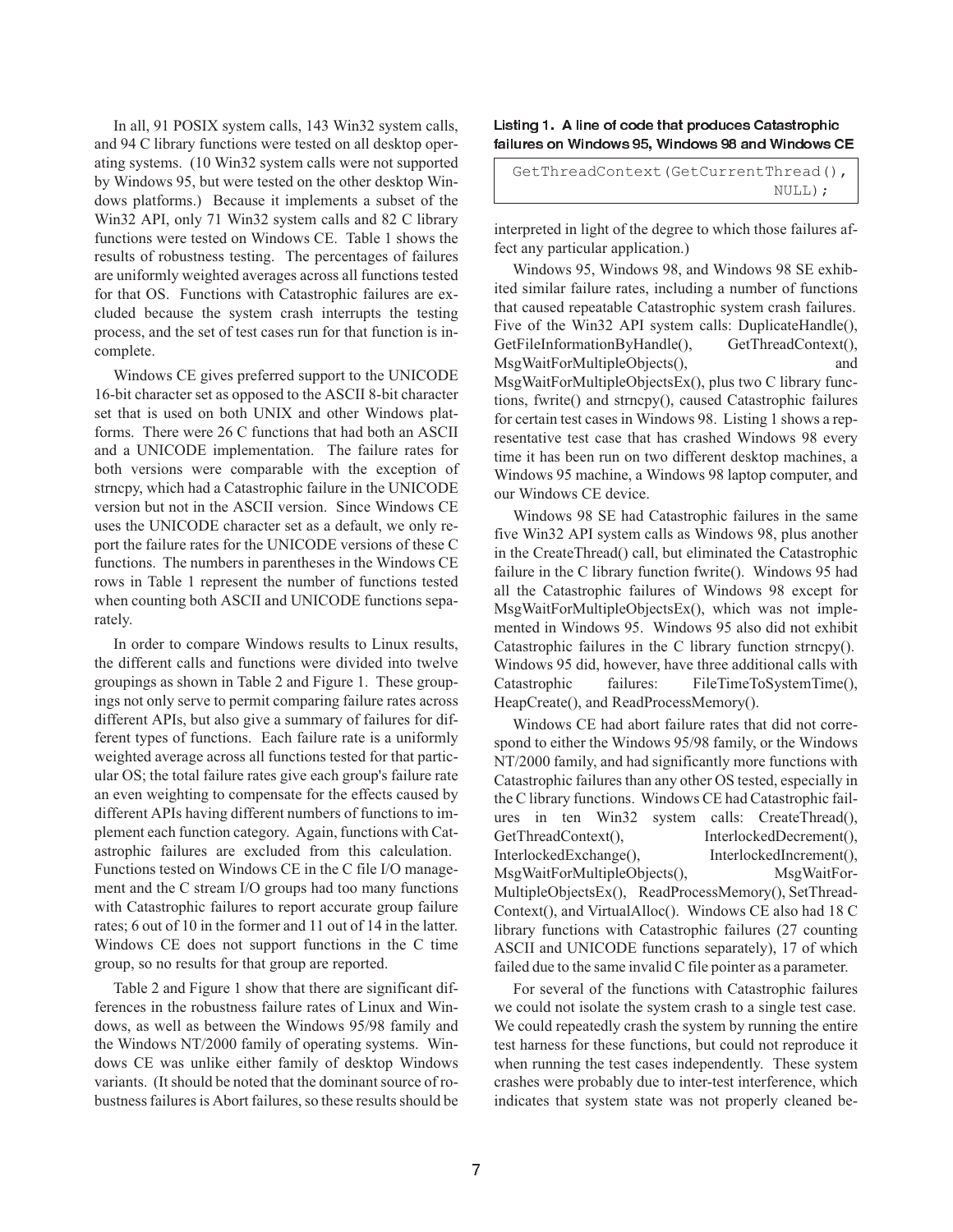|                                             | မ္မ<br>Windows | 8<br>Windows | 58<br>86<br>Windows | Windows CE |
|---------------------------------------------|----------------|--------------|---------------------|------------|
| Memory Management                           |                |              |                     |            |
| HeapCreate                                  | Χ              |              |                     |            |
| VirtualAlloc                                |                |              |                     | Χ          |
| File/Directory Access                       |                |              |                     |            |
| FileTimeToSystemTime                        | Χ              |              |                     |            |
| GetFileInformationByHandle                  | Χ              | Χ            | Χ                   |            |
| <b>Process Primitives</b>                   |                |              |                     |            |
| MsgWaitForMultipleObjects                   | Χ              | Χ            | Χ                   | χ          |
| *MsqWaitForMultipleObjectsEx                |                | Χ            | X                   | X          |
| *ReadProcessMemory                          | Χ              |              |                     | X          |
| *CreateThread                               |                |              | Χ                   | X          |
| <b>Process Environment</b>                  |                |              |                     |            |
| GetThreadContext                            | X              | Χ            | Χ                   | Χ          |
| *InterlockedDecrement, *InterlockedExchange |                |              |                     | X          |
| *InterlockedIncrement, SetThreadContext     |                |              |                     | X          |

**Table 3. Functions that exhibited Catastrophic failures by OS and function group. A "\*" indicates that the failure could not be reproduced outside of the test harness.**

tween test cases, even though each test is run in a separate process to minimize this effect. All system calls and functions with Catastrophic failures across all OS's are listed in Table 3 by function group.

Windows NT, Windows 2000, and Linux exhibited no Catastrophic failures during this testing. This is certainly not to say that they cannot be made to crash, but rather that they have reached a different plateau of overall robustness it is, at a minimum, difficult to find a simple C program that crashes them when run as a single task in user mode. Thus, one can consider that there is some merit to Microsoft's claim that Windows NT is more reliable than Windows 98 (as, for example, stated on their Web site [10]).

Restart failures were relatively rare for all the OS implementations tested. However, they might be a critical problem for any system that assumes fail-fast semantics, including clustered servers that otherwise do not require ultra-high dependability hardware nodes. In, general Restart failures were too infrequent for comparisons to be meaningful.

The classification of Aborts as failures is controversial. In systems in which task termination is acceptable (systems requiring fail-fast operation that can withstand the latency of task restarts), or desirable (debugging scenarios), they may not be considered a problem. However, in some critical and embedded systems that either do not have time to accomplish a task restart or cannot withstand the loss of

|                                                                                                                                             | 99<br>Windows | 8<br>Windows | 58<br>8<br>Windows | Windows CE  |
|---------------------------------------------------------------------------------------------------------------------------------------------|---------------|--------------|--------------------|-------------|
| I/O Primitives                                                                                                                              |               |              |                    |             |
| *DuplicateHandle                                                                                                                            | Χ             | Χ            | Χ                  |             |
| C file I/O management                                                                                                                       |               |              |                    |             |
| clearerr, fclose, fflush<br>wfreopen, fseek, ftell                                                                                          |               |              |                    | Χ<br>Χ      |
| C I/O stream                                                                                                                                |               |              |                    |             |
| *fwrite<br>*fread                                                                                                                           | Χ             | Χ            |                    | Χ<br>Χ      |
| (UNICODE and ASCII)<br>fgetc, *fgets, fprintf,<br>(UNICODE and ASCII)<br>fputc, fputs, fscanf,<br>(UNICODE and ASCII)<br>getc, putc, ungetc |               |              |                    | χ<br>X<br>Χ |
| C string                                                                                                                                    |               |              |                    |             |
| *strncpy<br>(UNICODE) *_tcsncpy                                                                                                             |               | Χ            | Χ                  | χ           |

state information accompanying a task restart, Abort failures can be a significant problem. Our experience in talking with companies that require high levels of field reliability is that Aborts are indeed considered failures for those applications. For other applications that do not share the same philosophy, Abort numbers may not have significant meaning

Given that Abort failures are relevant for some applications, Figure 1 shows that there are striking differences in Abort failure rates across operating systems and functional groupings. For example, Linux has more than a 30% Abort failure rate for C character operations, whereas all the Windows systems have zero percent failure rates (this difference is presumably because Windows does boundary checking on character table-lookup operations). Linux also has higher failure rates on C file I/O management, C stream I/O, and C memory operations. For other groupings Linux has a much lower Abort failure rate. It is interesting to note that the similar code bases for the Windows 95/98 pairing and the Windows NT/2000 pairing show up in relatively similar Abort failure rates. Windows CE generally has lower abort failure rates than Windows NT and Windows 2000, but the significant number of functions that can cause complete system crashes indicates that despite this, Windows CE is less stable than Windows NT/2000.

The issue of Silent failures is a potentially thorny one. Silent failures cannot be measured directly by Ballista be-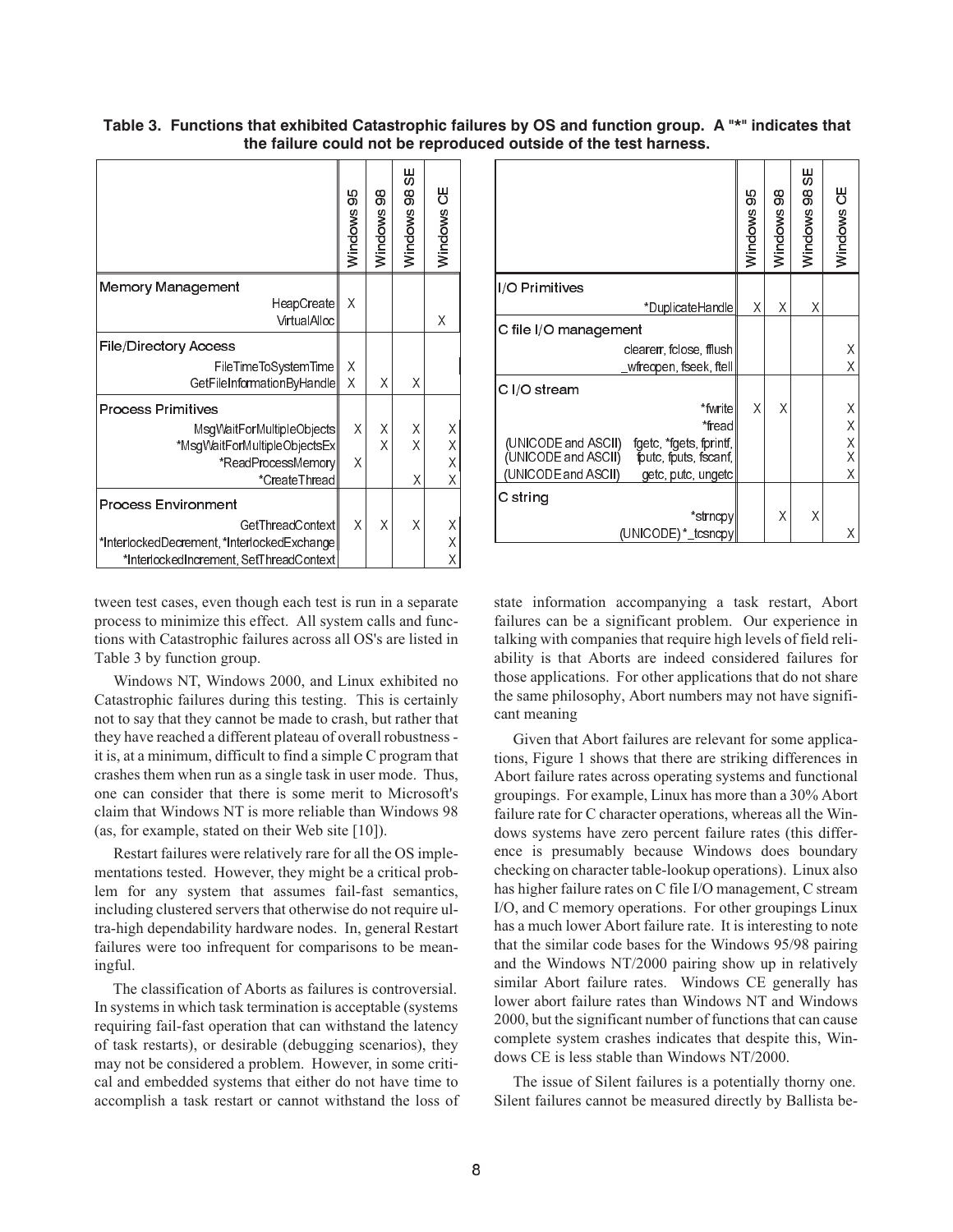

**Figure 2. Abort, Restart, and estimated Silent failure rates for Windows desktop operating systems.**

cause they involve situations in which there is no observable indication of a failure. (Note: this is not to say they are non-observable in the usual sense of non-activated injected faults that do not affect results. The problem is that there is an exceptional condition that ought to generate observable results to attain robust operation, but does not. As an example, a Silent failure might be a call that reads data from a non-existent file, but returns seemingly valid data bytes with no error indication.)

It is impractical to annotate millions of tests to identify Silent failures. However, we can estimate silent failure rates by voting results across different versions of the same API. Based on previous experience with POSIX [8], we would expect there to be approximately a 10% pass-with-non-exceptional test rate (but, this is a very gross approximation), with the rest of the test cases with a pass with no error reported being Silent failures. If one presumes that the Win32 API is supposed to be identical in exception handling as well as functionality across implementations, if one system reports a pass with no error reported for one particular test case and another system reports a pass with an error or a failure for that identical test case, then we can declare the system that reported no error as having a Silent failure. We wrote a script to automatically vote across identical test cases for each system to gen-

erate estimated Silent failure rates. (Note: this analysis does not apply to Linux because it is not an identical API.) Windows CE is not included in this analysis because although the API is similar, it is not identical. Some parameters are not used in Windows CE, and over half of the functions tested on the other Win32 platforms were not supported. Therefore, silent failure rates cannot be reported accurately for Windows CE.

Based on the estimated Silent failures, it seems that the Win32 calls for Windows 95/98/98 SE have a significantly higher Silent failure rate than Windows NT/2000. C library functions vary, with Windows 95/98/98 SE having both higher and lower Silent failure rates than Windows NT/2000 depending on the functional category. Figure 2 shows the overall robustness failure rates for the different Windows variants tested, including these estimated Silent failure rates. Based on these results, it appears that Windows NT and Windows 2000 suffer fewer robustness failures overall than Windows 95/98/98 SE. The only significant exceptions are for the File and Directory Access category as well as the C memory management category, which both suffer from higher Abort failure rates on Windows NT and Windows 2000. (A possible limitation of this approach is that it cannot find instances in which all versions of Windows suffer a Silent failure. This hidden Silent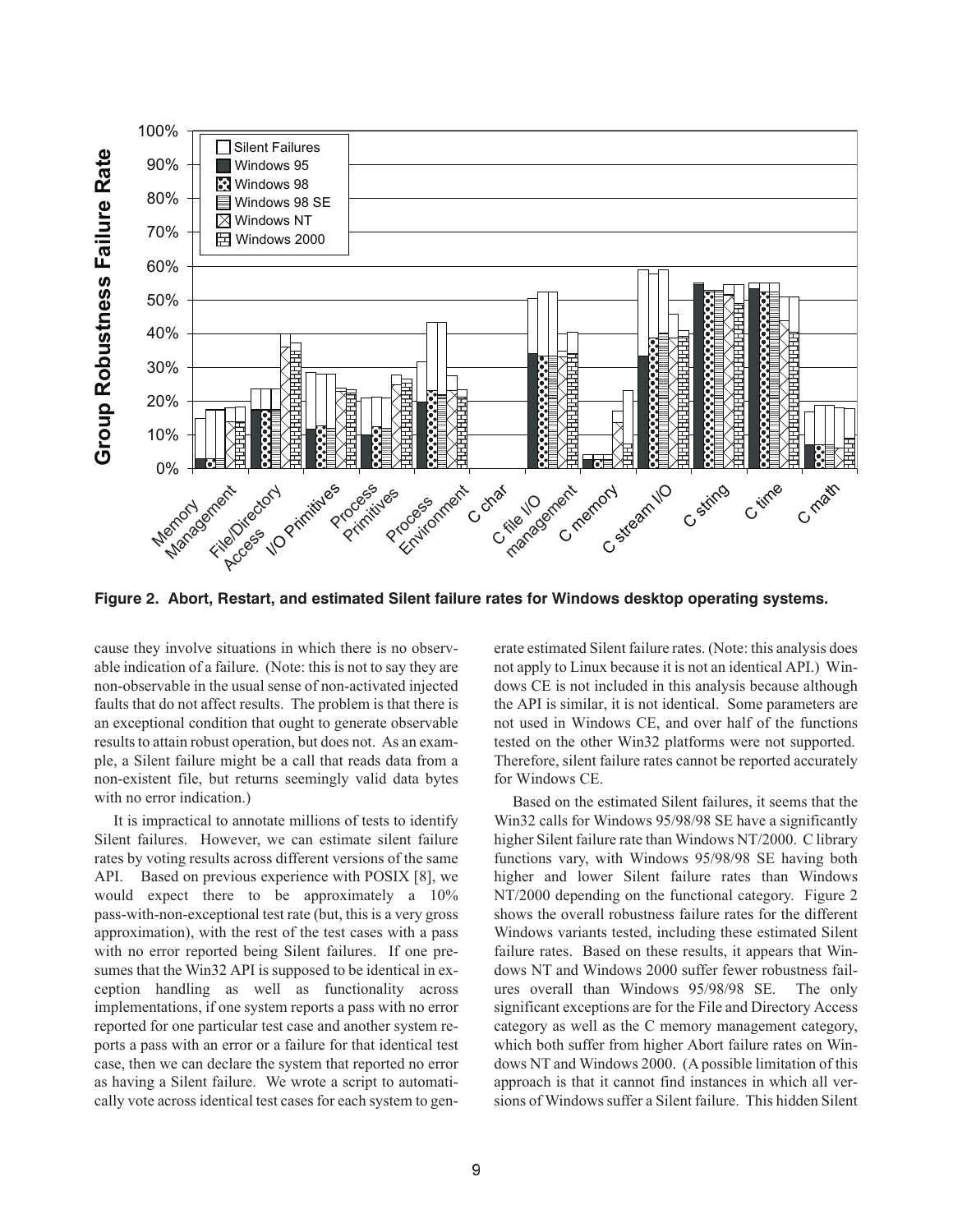failure rate may be significant, but quantification is not practical.)

## **5. Conclusions and Future Work**

This work demonstrates that it is possible to compare the robustness of different OS APIs on a relatively level playing field. The use of data type-based testing techniques and normalization of test results by functional groupings enables a detailed comparison of APIs having generally similar capabilities but different interfaces.

Applying the Ballista testing methodology to several Microsoft Windows operating systems revealed a variety of robustness failures. The Windows CE OS and the Windows 95/98/98 SE family of operating systems were clearly vulnerable to robustness failures induced by exceptional parameter values, and could be crashed via a variety of functions. Additionally, the Windows 95/98/98 SE systems had a significant level of Silent failure rates in which exceptional operating situations produced neither abnormal termination nor any other indication of an exception when such an indication was demonstrated possible by other Windows variants. Windows NT and Windows 2000 proved as resistant to system crashes as Linux under these testing conditions, and in most cases had fewer Silent failures than the Windows 95/98/98 SE family (although only a relative comparison was possible; the absolute level of Silent failures is more difficult to determine).

An examination of Abort failures (exceptions too non-specific to be recoverable) and Restart failures (task "hangs") showed differences among the Windows variants and between Windows and Linux. Linux had a significantly lower Abort failure rate in eight out of twelve functional groupings, but was significantly higher in the remaining four. The four groupings for which Linux Abort failures are higher are entirely within the C library, for which the POSIX and Win32 APIs are identical.

Windows CE has abort failure rates comparable to Windows NT and Windows 2000, but has several functions that cause complete system crashes. This makes Windows CE a less attractive alternative for embedded systems, where dependability and reliability are of much higher importance than in desktop PC applications. While abort failures may be recoverable by task restarts, a complete OS crash will more than likely cause complete system failure. It should be noted that many of the catastrophic failures found in Windows CE were traceable to incorrect handling of a single bad parameter value, namely an invalid C file pointer (the actual parameter was a string buffer typecast to a file pointer). It could be argued that since we can trace problem to one underlying cause that we should not penalize Windows CE for seventeen functions that happen to take the same parameter. However, developers who wish to use

Windows CE in their systems would have to generate software wrappers for each of the seventeen functions they use to protect against a system crash because they only have access to the interface, not the underlying implementation.

It is also interesting to note that several of the Win32 system calls that crashed on Windows CE also crashed on Windows 95/98/98 SE (some with the exact same parameter values, as in Listing 1), despite the fact that they were developed by different teams within Microsoft and have different code bases. One can speculate that this indicates the underlying causes of these errors may be in the specification rather than the implementation; however the problem may simply be that different programmers tend to make the same sorts of mistakes in similar situations.

While it is not appropriate to make sweeping claims about the dependability of Windows or Linux from these test results alone, a few observations seem warranted by the data presented. The marked difference in finding catastrophic failures in Windows CE and the Windows 95/98/98 SE family compared to the other OS families lends credibility to Microsoft's statement that the Windows NT/2000 systems are more reliable overall. A relative assessment of Linux vs. Windows NT reliability is less clear-cut. Linux seems more robust on system calls, but more susceptible to Abort failures on C library calls (which are actually part of the GNU C compiler suite for Linux) compared to Windows NT.

Future work on Windows testing will include looking for dependability problems caused by heavy load conditions, as well as state- and sequence-dependent failures. In particular, we will attempt to find ways to reproduce the elusive crashes that we have observed to occur in both Windows and Linux outside of the current robustness testing framework.

## **6. Acknowledgements**

This work was supported by Emerson Electric, Lucent Technologies, Asea Brown Boveri (ABB), and Darpa (contract DABT63-96-C-0064). Equipment support was provided by Intel, Compaq and Microsoft. Thanks to Jiantao Pan and Meredith Beveridge for their assistance and to Dan Siewiorek for his continuing guidance.

## **7. References**

[1] Ballista Robustness Testing Service, http://www.ices.cmu.edu /ballista/index.html, November 1999.

[2] Beizer, Boris, Black Box Testing: Techniques for Functional Testing of Software Systems.John Wiley & Sons, Inc., New York, 1995.